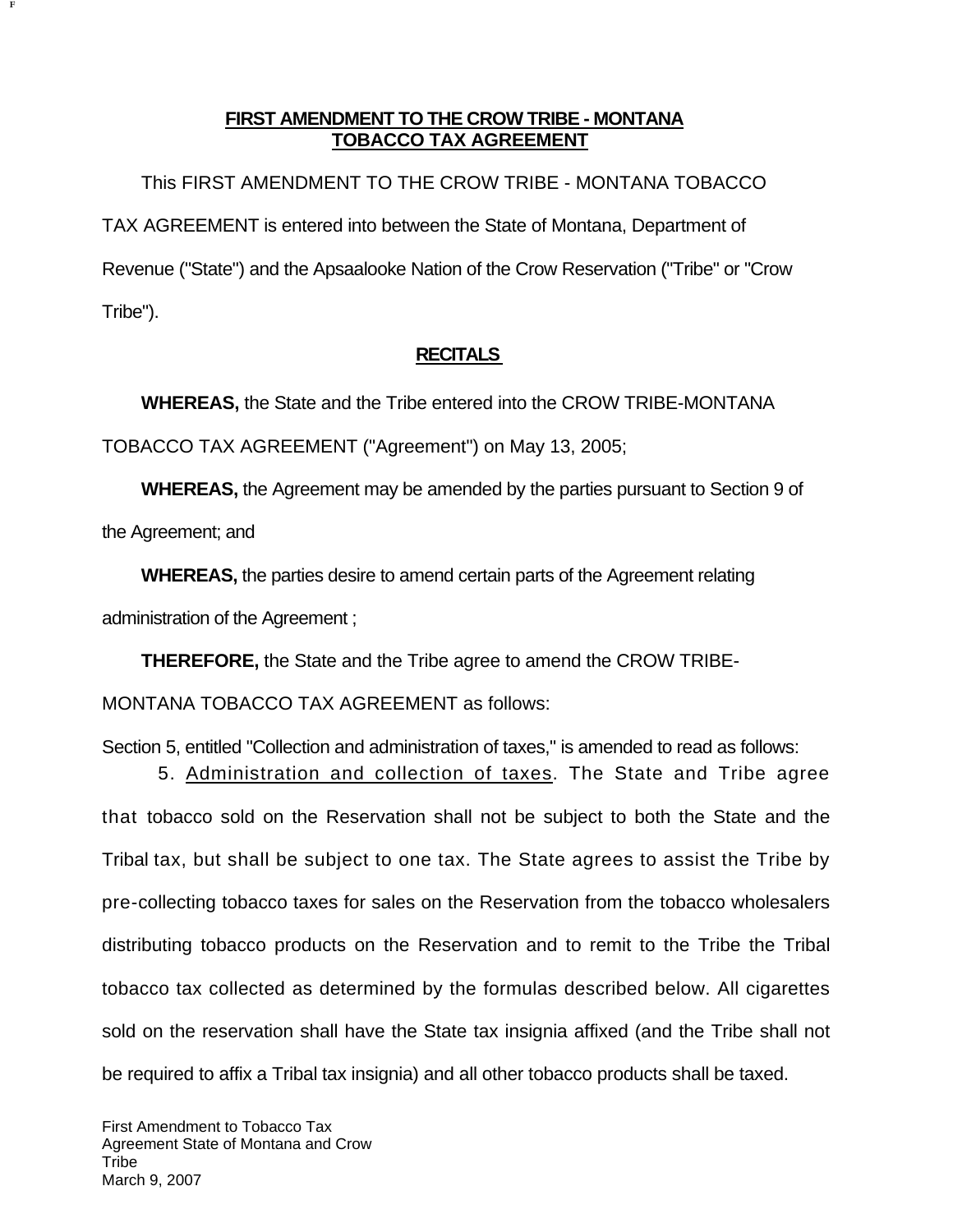a. For each calendar quarter, the Tribe shall receive an amount of tobacco taxes pre-collected for tobacco sales on the Reservation, which approximates the sales to enrolled Crow Tribal members living on the Reservation, as defined and determined under this Agreement. The amount of tobacco taxes that the Tribe receives shall be determined by multiplying 150 percent of the Montana per capita tobacco tax collected for the calendar quarter, times the total number of enrolled Crow Tribal members residing on the Reservation. The Montana per capita tobacco tax is based on the net sum of tobacco taxes in all funds into which cigarette and tobacco taxes are deposited, subsequent to the deduction or addition of refunds, credits, and corrections. The State population number to be utilized for all quarterly payments within a calendar year is the most recent updated annual estimate available for State population from the U.S. Bureau of the Census on June 30 of each calendar year.

b. The parties further agree that, for the calendar year beginning January 1, 2007, the total number of Crow Tribal members residing on the Reservation shall be 7,543 plus the number of Crow Tribal members who have a U.S. Post Office box address in Hardin that are determined by State-Tribal audit to be residing on the Crow reservation. The Crow Tribe shall certify the number of Tribal members with a U.S. Post Office box address in Hardin who reside on the reservation by March 15, 2007. For the calendar year beginning January 1, 2008, and annually thereafter for the duration of this agreement, the total number of Crow Tribal members residing on the reservation shall be determined as provided in subsection "c" of this Section.

C. Enrollment numbers are determined by using the Crow Tribal enrollment population as well as the members' place of residence as determined by a methodology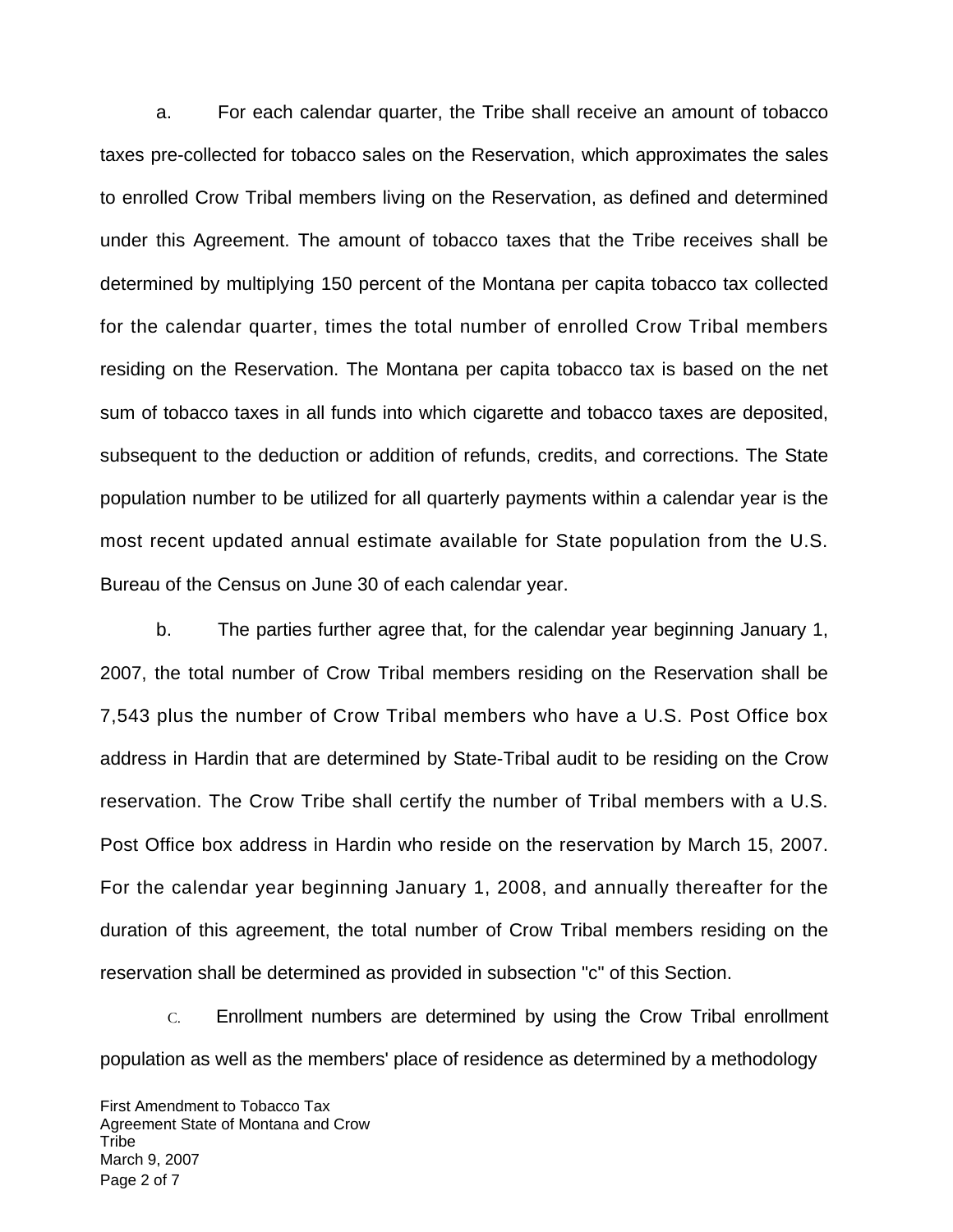set out by the Crow Tribe and approved of in the State audit of the methodology. For the calendar year beginning on January 1, 2008, and for each calendar year remaining in the term of this Agreement, the Tribe shall certify to the State by March  $31<sup>st</sup>$  of each year the number of enrolled Crow Tribal members residing on the Reservation as o f January 1 of that calendar year. The State will use the certified number for distributions made during that calendar year subject to any audit adjustments. In the event the Tribe does not issue a recertification by March 31<sup>st</sup>, the State may use the previous year's certification or the enrollment numbers resulting from a State audit.

d. The State shall distribute the monies due to the Tribe under this Agreement no later than thirty (30) days from the end of each calendar quarter. The State will include with each distribution a Statement showing how the distribution was determined for that quarter. Distributions shall continue until the expiration or the termination of this Agreement as provided in Section 10 or as required by law. For the purposes of this Agreement a calendar quarter begins on January 1, April 1, July 1 and October 1 of each year. The remittance amount payable to the Tribe shall be remitted to the Tribal Executive Branch unless the Tribal Chairperson otherwise instructs the State. Said instruction shall be made at least 30 days in advance of the date the change should commence; shall be made in writing; and shall include the appropriate authorization from the Tribal Executive Branch and Tribal Legislature. The instruction shall also include the following information: (1) the name and address of the entity to receive the payment; (2) the date the change should commence; and (3) the routing and account numbers of the entity to receive the payment. Any change in payment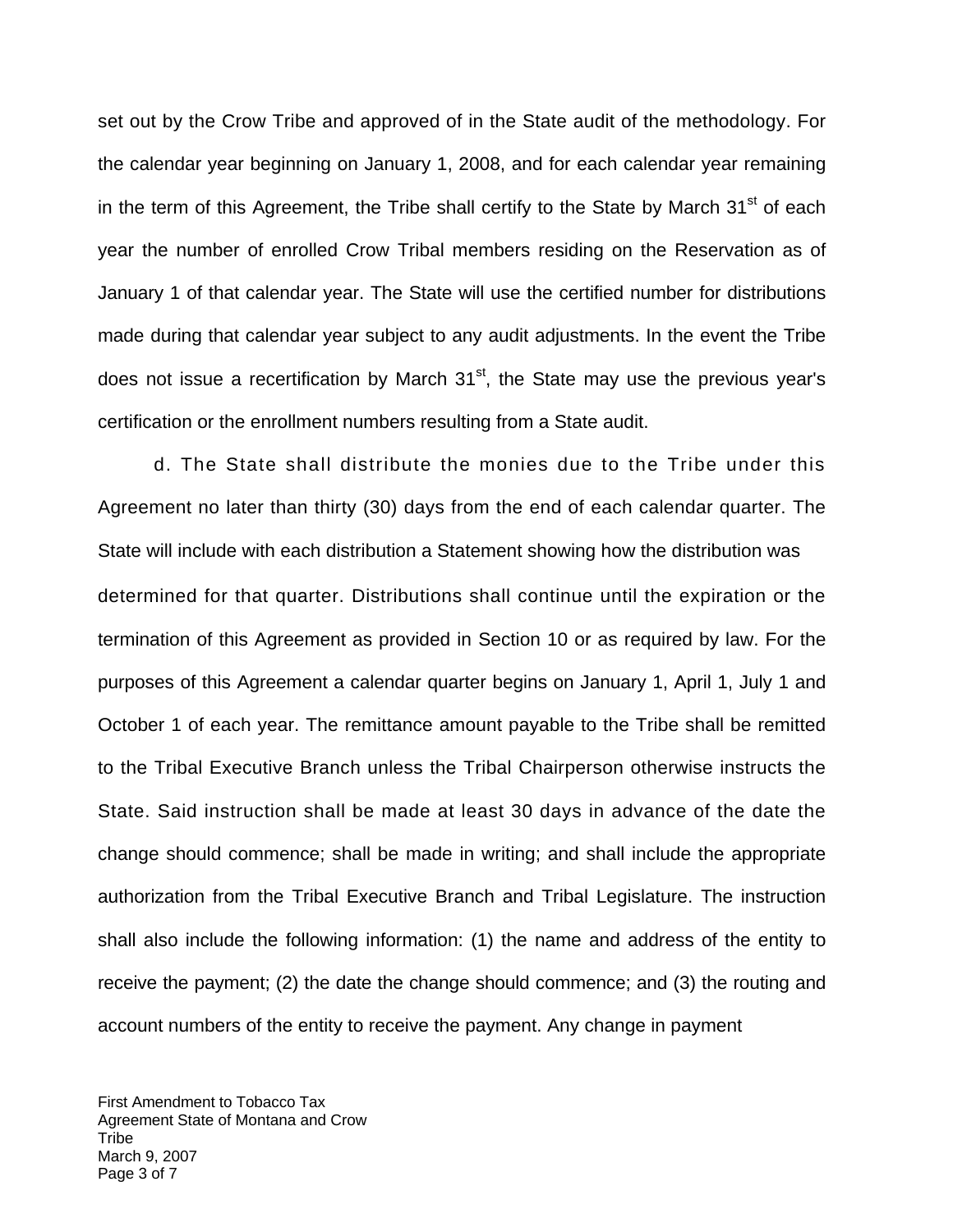procedures requested by the Tribe in no way obligates the State to any party the Tribe has authorized to receive payment.

e. The Tribe and State agree to cooperatively enforce the tobacco tax as provided in Title 16, Chapter 1 1, Montana Code Annotated and in Title 13, Chapter 1, . Crow Law and Order Code. Enforcement procedures, if needed, will be established by mutual written agreement.

Section 6, entitled "Term," is amended to read as follows:

6. Term: This Agreement shall remain in effect until December 31, 2016, subject to the renewal provision of Section 9, unless terminated in writing by either party upon not less than sixty (60) days' written notice to the other. Upon notice, the Agreement shall terminate at the end of the calendar quarter following expiration of the sixty (60) day's written notice. In the event of a notice of termination by either party prior to the end of the term, the State shall be obligated to remit the full amount payable to the Tribe provided for in this Agreement for that period of time up to and including the effective date of termination. This obligation of the State shall survive any termination of this Agreement. Section 9, entitled "Amendments and Renewal," is amended to read as follows:

9. Amendments, Renegotiation and Renewal: This agreement may be amended only by written instrument signed by both parties. This Agreement shall be automatically renewed for successive terms of ten years if no action is taken by either party. If either party wishes to renegotiate the terms of this Agreement at the end of a term, or otherwise, that party shall provide sixty (60) days' written notice to the other.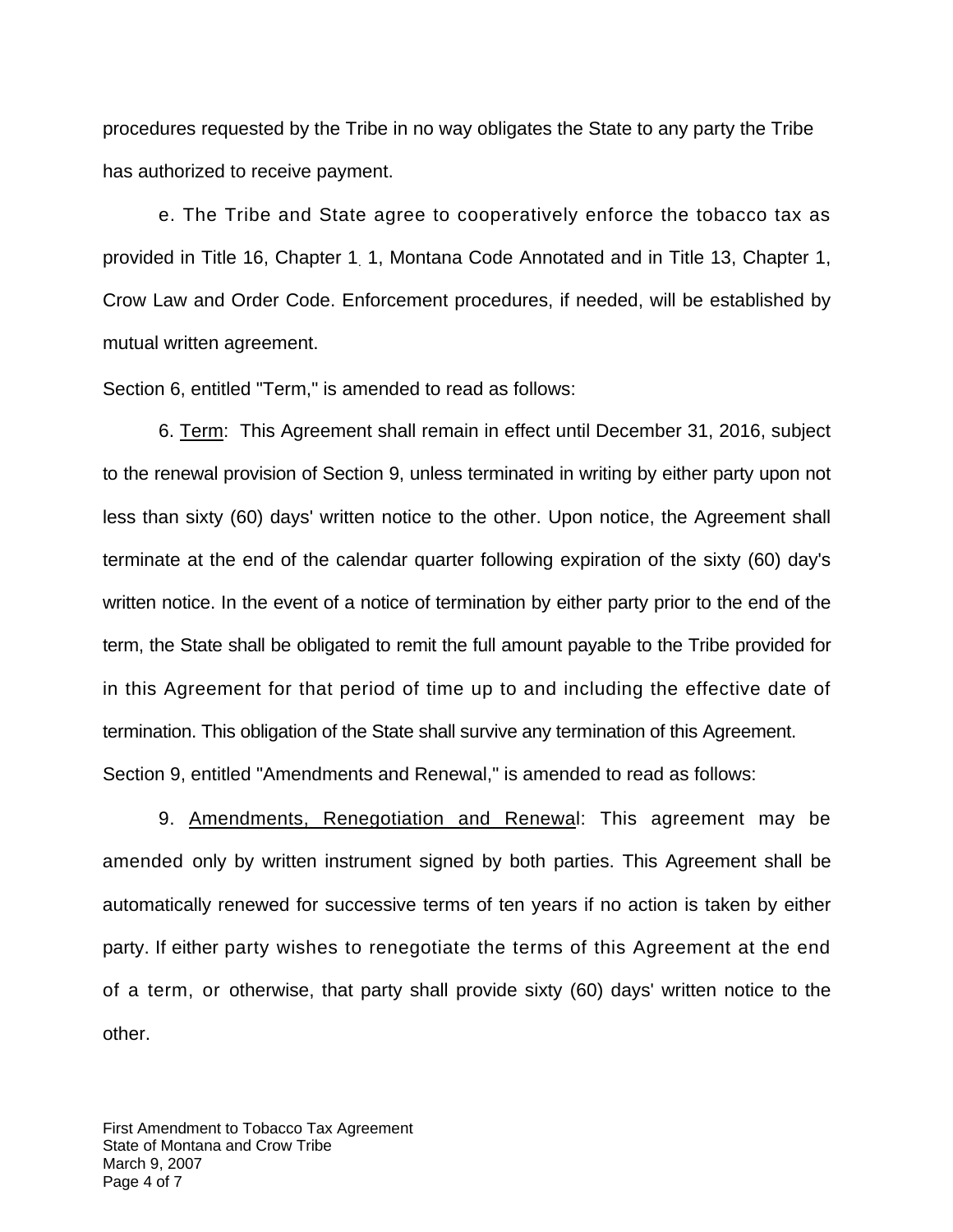Section 10, entitled "Termination," is amended to read as follows:

10. Termination: See the provisions of Section 6.

Section 13, entitled "Reservation of rights and negative declaration," is amended to read as follows:

13. Reservation of Rights and Negative Declaration: The State and Tribe have entered into this Agreement in part to resolve any potential legal disputes and avoid litigation. The parties agree that by entering into this Agreement, neither the State nor the Tribe shall be deemed to have waived any rights, arguments, or defenses available in litigation on any subject. This Agreement is specifically not intended to reflect or be viewed as reflecting in this or any context either party's position with respect to the jurisdictional authority of the other. Nothing in this Agreement or in any conduct undertaken pursuant thereto shall be deemed as enlarging or diminishing the jurisdictional authority of either party except to the extent necessary to implement and effectuate the Agreement's terms. This Agreement, conduct pursuant thereto or conduct in the negotiations or renegotiations of this Agreement, shall not be offered as evidence, otherwise referred to in any present or future litigation, or used in any way to further either party's equitable or legal position in any litigation other than litigation claiming a breach of this Agreement . By entering into this Agreement, neither the State nor the Tribe is forfeiting any legal rights to apply their respective taxes except as specifically set forth in this Agreement. This Agreement does not apply to any State tax collected other than the tax on tobacco as provided in §§ 16-11-101, *et seq.,* MCA. Section 14, entitled "Notices," is amended to read as follows:

First Amendment to Tobacco Tax Agreement State of Montana and Crow **Tribe** March 9, 2007 Page 5 of 7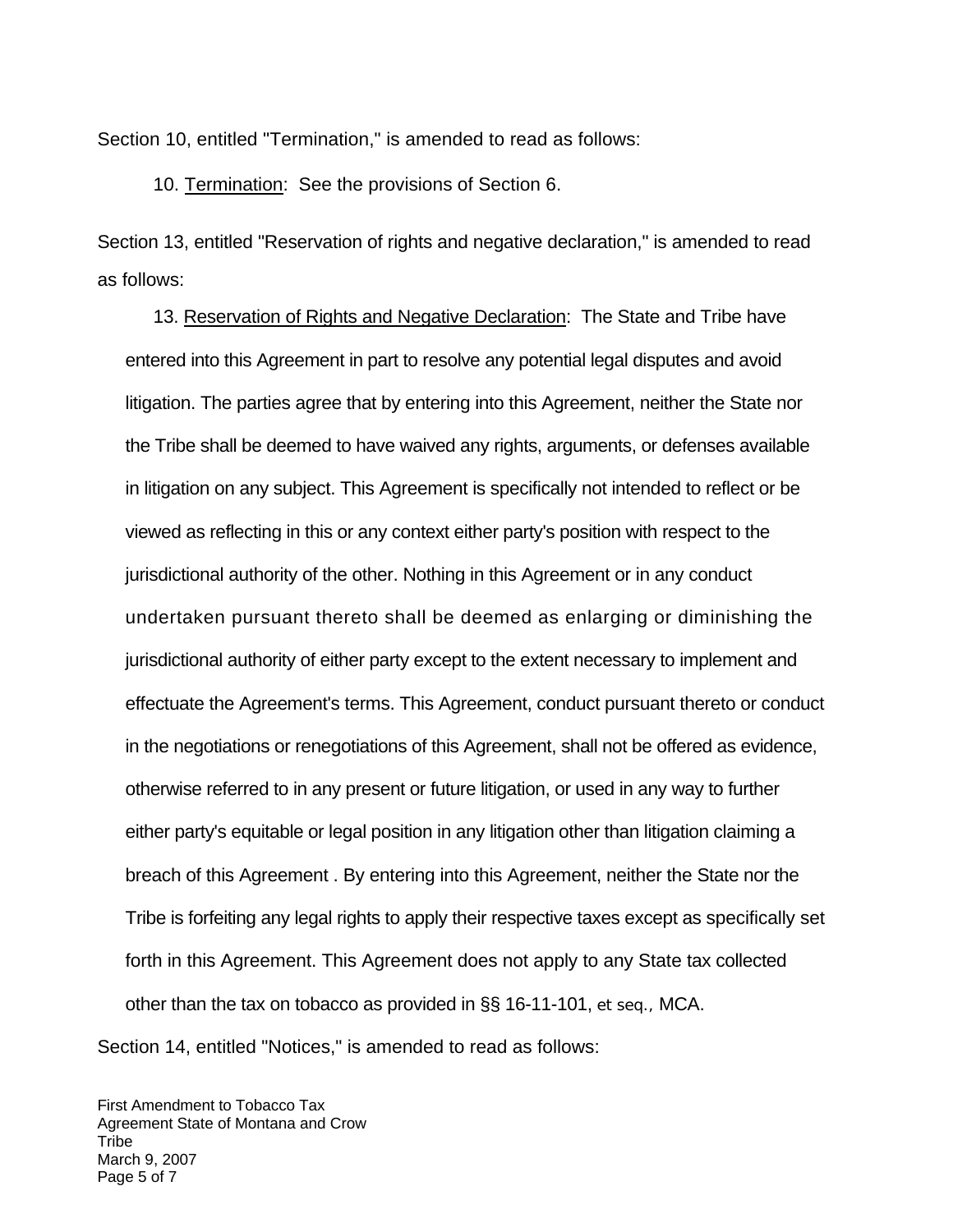14. Notices: Notice shall be considered given on the date of mailing. All notices and other communications required to be given under this Agreement by the Tribe and the State shall be deemed to have been duly given when delivered in person or posted by United States certified mail, return receipt requested, with postage prepaid, addressed as follows:

| (i)  | To the Tribe: | Chairman, Executive<br><b>Branch Crow Tribe</b><br><b>PO Box 159</b><br>Crow Agency, MT 59022-0159<br>With Copies to: |
|------|---------------|-----------------------------------------------------------------------------------------------------------------------|
|      |               | <b>Crow Legal Department</b><br>P.O. Box 340<br>Crow Agency, MT 59022-02340                                           |
| (ii) | To the State: | Governor's Office<br>P.O. Box 200801<br><b>State Capitol</b><br>Helena, MT 59620-0801                                 |
|      |               | With Copies to:                                                                                                       |
|      |               | Director of Revenue<br>Department of Revenue<br>Room, 455, Mitchell Building<br>Helena, Montana 59620                 |
|      |               | <b>Attorney General</b><br>214 North Sanders<br>Helena, MT 59620-1401                                                 |

**THIS FIRST AMENDMENT BECOMES EFFECTIVE** so long as the Montana Attorney

General approves and signs the Amendment, as required by Section 18-11-105, Montana Code

Annotated. This Amendment shall apply to distributions beginning January 1, 2007.

First Amendment to Tobacco Tax Agreement State of Montana and Crow Tribe March 9, 2007 Page 6 of 7